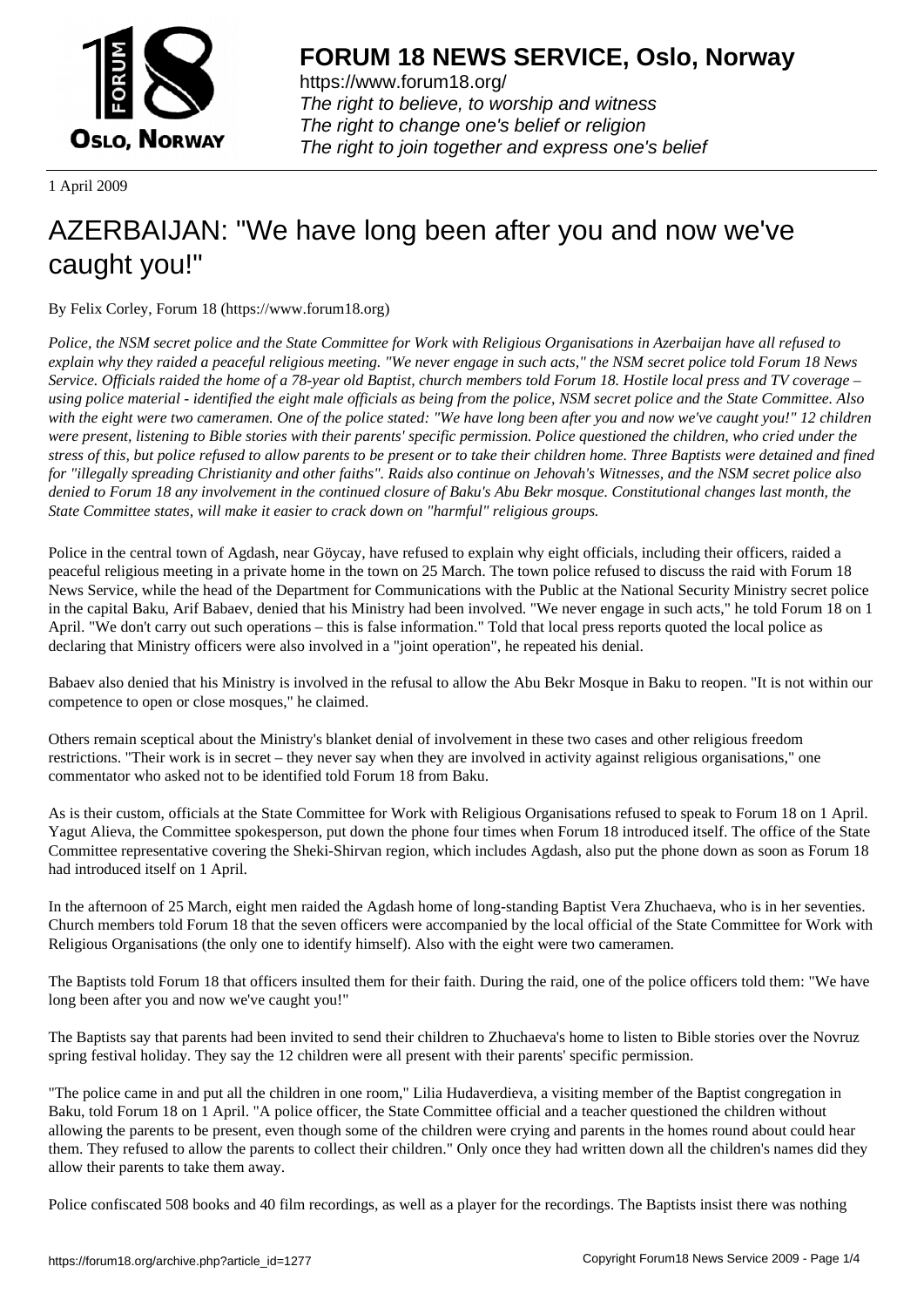Hudaverdieva and two other visitors from the Baku congregation, Sara Babaeva and Ofelia Yakulova, were taken to the police station. There they were questioned for four hours and their identity documents were seized. Hudaverdieva said police asked them "provocative" questions, but that she and her friends "told them the exact truth". She said they were not freed until midnight.

The three were told to return the following day to the police station to collect their documents. The police took them to the Prosecutor's Office next door, where they were again insulted for their faith and fined. Agdash District Prosecutor Munis Abuzarli told Forum 18 from the town that the three were found guilty of violating Article 299 of the Code of Administrative Offences for "illegally spreading Christianity and other faiths". He said each was fined 10 Manats (84 Norwegian Kroner, 9 Euros or 12 US Dollars).

Asked how the three Baptists had violated the law, Abuzarli complained that they taught religion to children. "You can't attract children to religious activity," he insisted to Forum 18. Asked why the women had committed an offence, given that the children were present with the specific permission of their parents, he responded: "The law regards this as an offence. If they committed this offence they should be fined in accordance with the law."

Hudaverdieva complained that because banks were not open over the Novruz holiday, police told the three women that they had to hand over the fines to them in cash. "We were given no documents about being fined or any receipt when we paid," she told Forum 18.

She also complained about how the Agdash police presented information about the Baptists' activity to the local media. The raid was shown several times on television, including on the private ATV channel's evening news broadcast on 27 March. A report also appeared on the website of the Azeri Press Agency (APA) on 26 March, which was widely picked up by other news outlets, which said the raid had been a "joint operation" of the Agdash District Police and the Agdash District Ministry of National Security.

Included in the APA report were the ages and full home addresses of Zhuchaeva and the three women from Baku. "This was very unfortunate," Hudaverdieva told Forum 18.

The General Secretary of Azerbaijan's Baptist Union, Elnur Jabiev, went further. "This is dangerous," he told Forum 18 from Baku on 31 March. "Nationalists will know their addresses. The police should not have given journalists this information." Given the refusal of Agdash Police to discuss the raid with Forum 18, it remains unclear whether this was done deliberately to intimidate the Baptists even further. The authorities have often used journalists to intimidate members of religious minorities, including children (see eg. F18News 21 June 2005 http://www.forum18.org/Archive.php?article\_id=590).

Hudaverdieva faced further problems when she returned to work after Novruz. She told Forum 18 that the National Security Ministry had told the parent company of the state-owned firm where she works about her activity in Agdash and the administrative penalty. She said the parent company had contacted her boss, telling him that the company could not have employees who behave in this way. "I was threatened with losing my job," she told Forum 18. "But my own boss is good and I was able to explain to him that this was all slander and tell him what actually happened. I told him I'm no criminal."

Ilya Zenchenko, the head of the Baptist Union, told Forum 18 that leaders from the Baku Baptist church will continue to visit church members in their branch congregation in Agdash.

## More raids on Jehovah's Witnesses

The authorities in various parts of Azerbaijan have also frequently raided Jehovah's Witness meetings in recent months. In the afternoon of 22 February in the Garachakhuri district of Baku, some 20 people had gathered in the home of Gyulsira Akchurina, on the 9th floor of a block of flats. About ten police officers came up and started to knock at the door, demanding that it be opened, Jehovah's Witnesses told Forum 18. When this did not happen, the police, from the hallway outside the flat, turned off the electricity and gas in the apartment. After two hours the policemen went down one floor and waited there.

In the early evening, when the meeting was over, those present left the flat together. However, the police were waiting for them on the next floor down. They detained and questioned the group for half an hour, after which they were released. When half an hour later Akchurina and Rashida Ismaylova returned to the block of flats, some seven police officers detained them on the 5th floor. "These policemen, some of whom were in a state of intoxication, behaved very rudely, pushed the women and insulted them," Jehovah's Witnesses complained.

One of the officers told the two women he was a representative of the Migration Service. He said the police were there because they had information that foreigners attend these meetings.

The following morning, Jehovah's Witnesses told Forum 18, police arrived at the place of work of Rinat Sadigov, who is not a Jehovah's Witness but whose mother Tamilla Sadigova attended the meeting the previous day. The police took Sadigov as well as